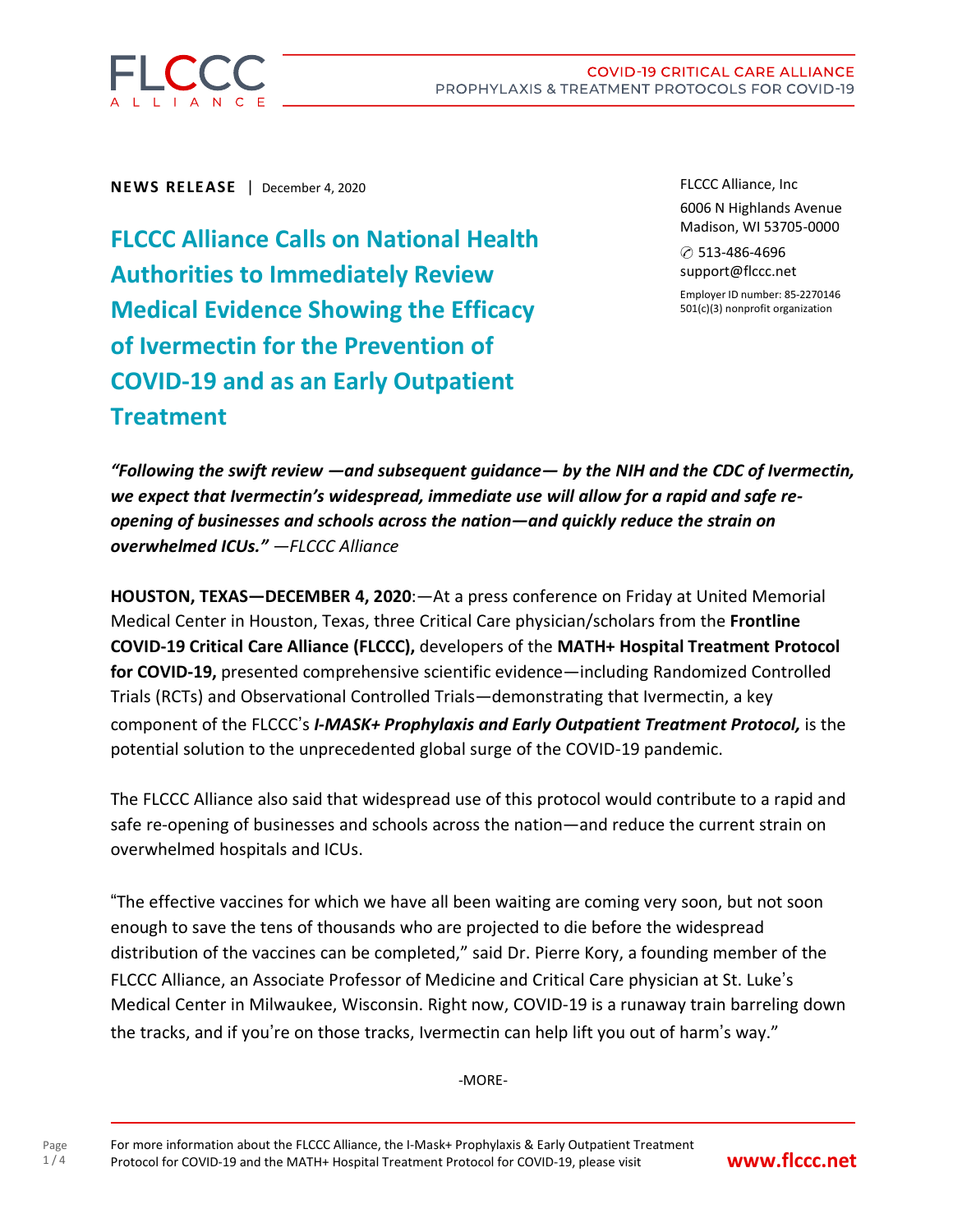

Over the last several weeks, the Critical Care physicians of the FLCCC Alliance conducted a comprehensive review of the rapidly emerging scientific evidence on Ivermectin from studies conducted around the world. (The link to their review is [HERE.](https://covid19criticalcare.com/wp-content/uploads/2020/11/FLCCC-Ivermectin-in-the-prophylaxis-and-treatment-of-COVID-19.pdf)) This review led the team to develop the *I-Mask+ Protocol* and to call for its urgent adoption by health authorities — who could subsequently issue immediate guidance for the nation's prescribing physicians.

"It is true that these rapidly emerging studies demonstrate the power of Ivermectin, a repurposed, 40-year-old drug first approved by the World Health Organization (WHO) for treating parasitic infections," said Dr. Paul Marik, the founder of the **FLCCC Alliance**, Professor of Medicine and the most highly published Critical Care physician in America. "Furthermore, over the last four decades, Ivermectin has been used safely by 3.7 billion people.

"Why it works so well in COVID-19 is that Ivermectin has shown very high activity fighting both the SARS-CoV-2 virus as well as the inflammation produced in all stages of COVID-19. It works pre-and post-exposure, the early symptoms phase and late-stage disease," continued Dr. Marik. "New and highly compelling data has emerged since August—which is the last time the National Institutes of Health (NIH) reviewed or updated their data. We now know from numerous and increasing randomized controlled trials that Ivermectin inhibits the SARS virus and prevents the virus from multiplying. Study after study shows consistent and reproducible efficacy."

## *The FLCCC Alliance physicians believe that Ivermectin is the potential solution to the pandemic— and will change the face of this disease worldwide. That is why the FLCCC is calling upon national health authorities to swiftly review the comprehensive medical evidence and issue guidelines for doctors to begin immediately prescribing Ivermectin for their patients.*

"If the goal is to prevent people from getting COVID-19 and to keep people in the early phase of the disease from ever progressing to serious illness, then we have just the treatment," said Dr. Joe Varon, Chief of Staff and Chief of Critical Care Services at United Memorial Medical Center in Houston, who has been taking care of critically ill COVID-19 patients for 280 consecutive days. "It is also part of a combination that doctors throughout the nation can safely prescribe. It is inexpensive, off-patent, and widely available around the globe. And with continued maskwearing, social distancing and hand-washing, it can get this nation back to work—well before the widespread distribution of the vaccine."

-MORE-

Page  $2/4$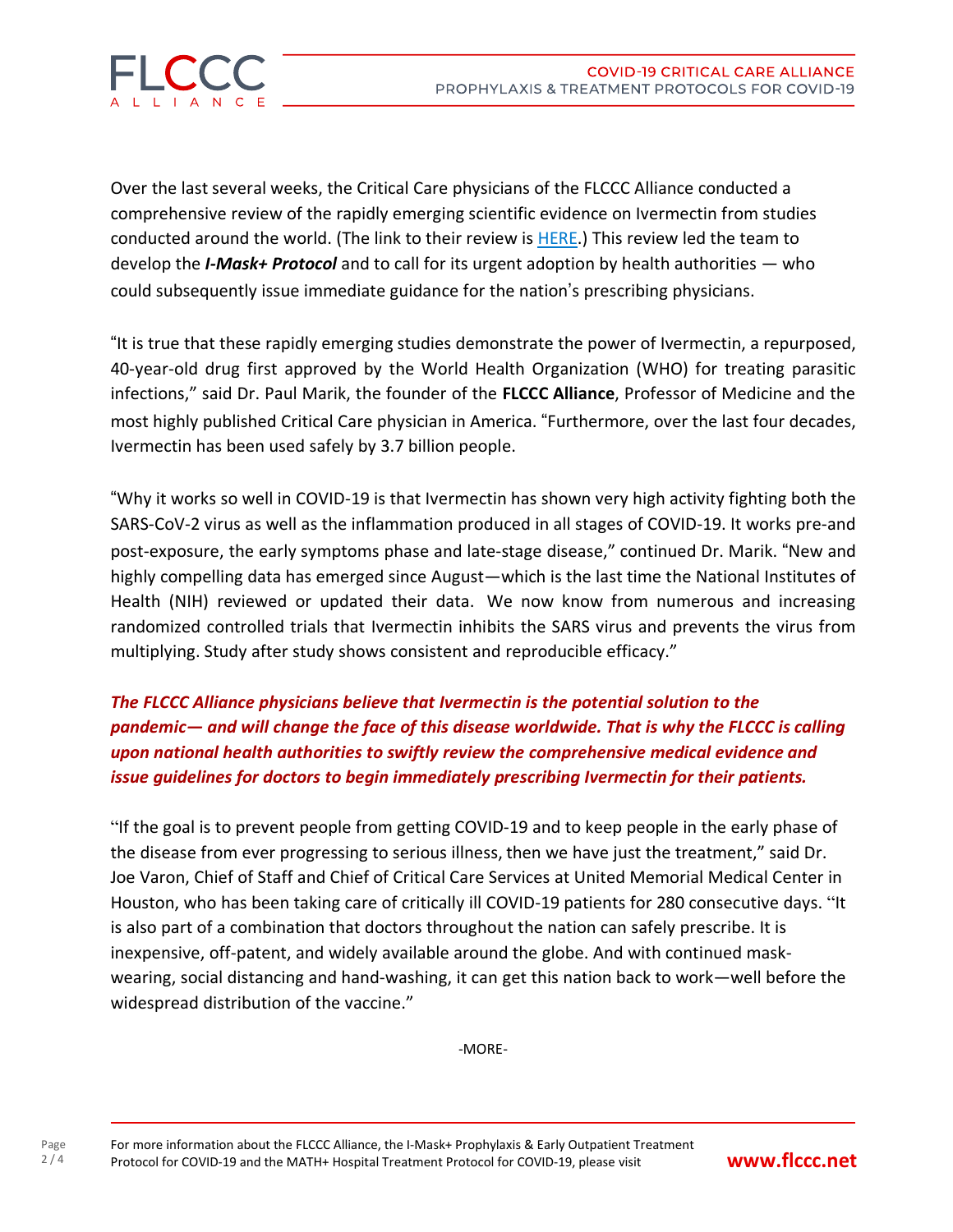



The components in the FLCCC's *I-Mask+ Protocol* can also reduce the current out-of-control hospitalizations. Epidemiological data from all over the world show that with Ivermectin, infection rates and death rates are plummeting. (Link to protocol is [HERE.](https://covid19criticalcare.com/flccc-i-mask-protocol-v5-2020-11-28-english/))

"We find it that these data are consistent and credible," said Dr. Kory. "More and more studies keep coming in everyday. We are thoroughly convinced that this is the potential solution to the global pandemic."

Many patients who have already asked their doctors to prescribe Ivermectin for them have been turned away. "Ignoring the data and the findings supporting Ivermectin in the treatment of COVID19 is an abandonment of the Hippocratic oath," said Dr. Marik.

The FLCCC Alliance's comprehensive *"Guide to the Management of COVID-19"* can be accessed [HERE.](https://covid19criticalcare.com/wp-content/uploads/2020/12/FLCCC-Protocols-%E2%80%93-A-Guide-to-the-Management-of-COVID-19.pdf)

The entire Electronic Press Kit can be accessed at FLCCC.net.

*MEDIA: FOR INTERVIEWS, CONTACT JOYCE KAMEN, [jkamen@flccc.net](mailto:jkamen@flccc.net) ; or BETSY ASHTON, [bashton@flccc.net.](mailto:bashton@flccc.net)*

# # #